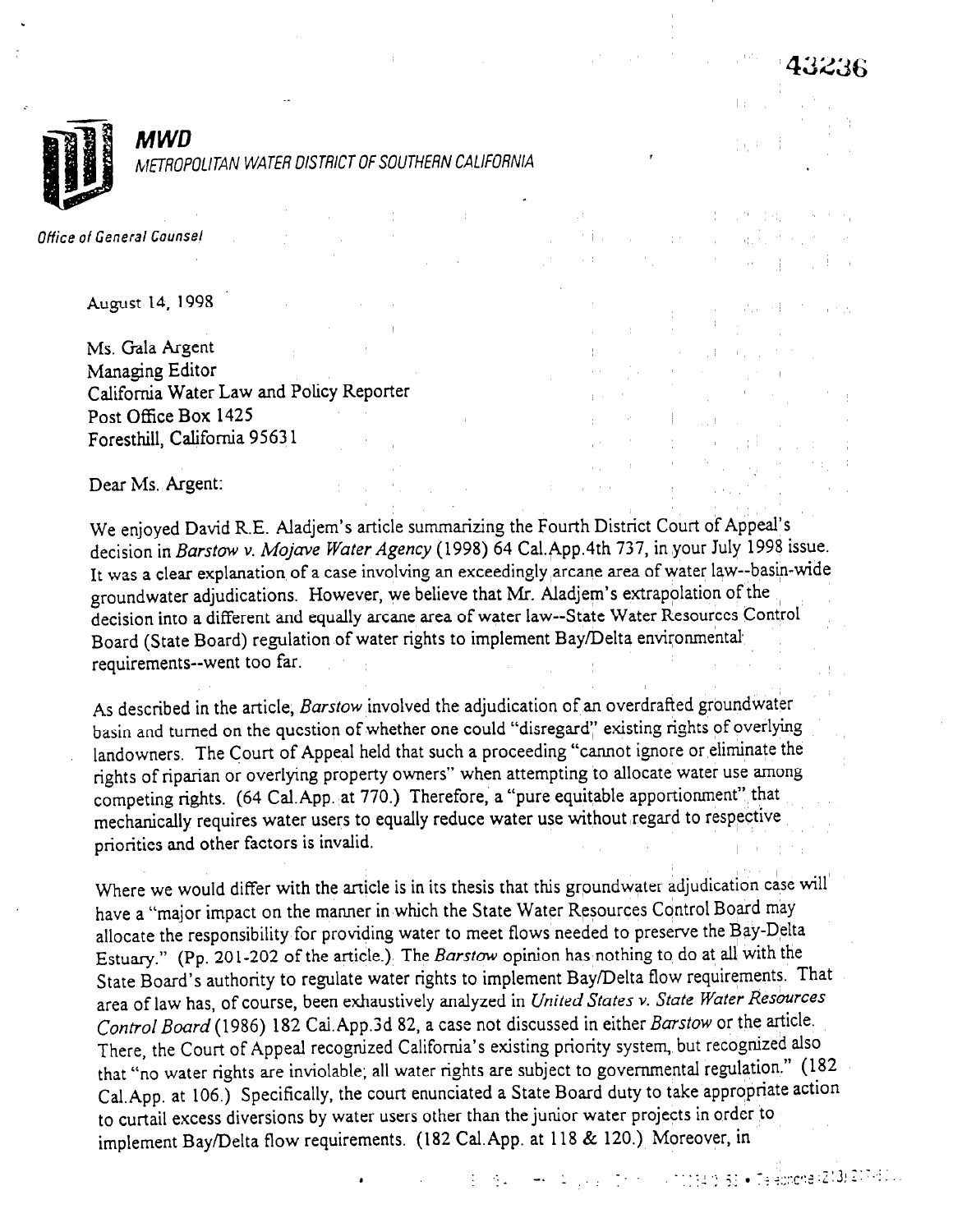#### CONTENT S

W

Δ

8

بالاندار وليبار

 $\mathbf f$ 

É.

#### FEATURE ARTICLE

 $\bullet$ 

C

Affirming Secure Property Rights in Water: Barstow v. Mojave Water Agency by David R.E. Aladjem with the Sacramento law firm of Downey, Brand, Seymour & Rohwer . . . . . . . . . . . . . . . . . . . . . . . . . . . . . . . . . . . . 197

#### CALIFORNIA WATER NEWS

| California River Excluded from American Heritage Rivers Recommenda-                                                                               |
|---------------------------------------------------------------------------------------------------------------------------------------------------|
| Secretary Babbitt and Governor Wilson Agree to CALFED Preferred                                                                                   |
| Negotiations Underway for City of Los Angeles to Control Owens Lake                                                                               |
| California Water Transfer Legislation Confronts Governor's Budget De-                                                                             |
| Legislation Seeks to Establish a Process for Resolving Pricing Debates<br>Among Recycled Water Producers and Retailers. 207                       |
| Citizen's Environmental Group Files Another Environmental Justice Claim:<br>Alleges State Action Violates Clean Water Act and Civil Rights Act209 |
| Proposed Sacramento Splittail Listing Undergoing Further Public                                                                                   |

#### RECENT FEDERAL DECISIONS

Review . . . . . . . . . . . . . . . . . . . . . . . . . . . . . . . . . . . . . . . . . . . . . . . . . . 210

D.C. Circuit Finds against Water Supplier; Federal Government Not Liable under CERCLA as Operator for War-time Regulation.. . . . . . . . . . . . . .2 11 East Bay Municipal Utility District v. United States Department of Commerce, F.3d\_\_, 1998 U.S. App. LEXIS 8346 (D.C. Cir. May 1, 1998).

District Court Awards Attorney's Fees in Bennett v. Spear Case. . . . . . .2 14 Bennett v. Spear, \_\_\_\_\_\_\_\_\_\_\_\_\_\_\_\_, 93-60-76HO (D. Or. May, 19, 1998) unpublished order.

EDITORIAL BOARD GaIa Argcnr. M.A. Managing Editor Argent Communications Group

43236

David RE. Aladjem. Esq. Damcy, Brand, Seymour & Rohwer

Eric L. Garner, Esq. Best, Best & Krieger

Andrew M. Hitchings. Esq. De Cuir & Somach

Susan M. Trager, Esq. Law Offices of Susan M. Trager

ADVISORY BOARD Prof. Harrison C. Dunning U.C. Davis School of Law

Mary Jane Forster State Water Resources Control Board

John M. Gaston CH\*M Hill

Prof. Brian Gray Hasting School of Law

Arthur L. Littleworth, Esq. Best, Best & Krieger

Robert 8. Maddow. Esq. Bold, Polisner, Maddow, Nelson & Judson

William J. (B.J.) Miller Consulting Engineer

Joel S. Moskowitz. Eq. Moskowitz, Wood & Nyznyk

Robert G. Potter Cal. Dept of Water Resources

Stuart Somach. Esq. De Cuir & Somach

Gregory A. Thomas. Esq. Natural Heritage Institute

Roderick E. WaIston. Es+  $\overline{\phantom{a}}$ 

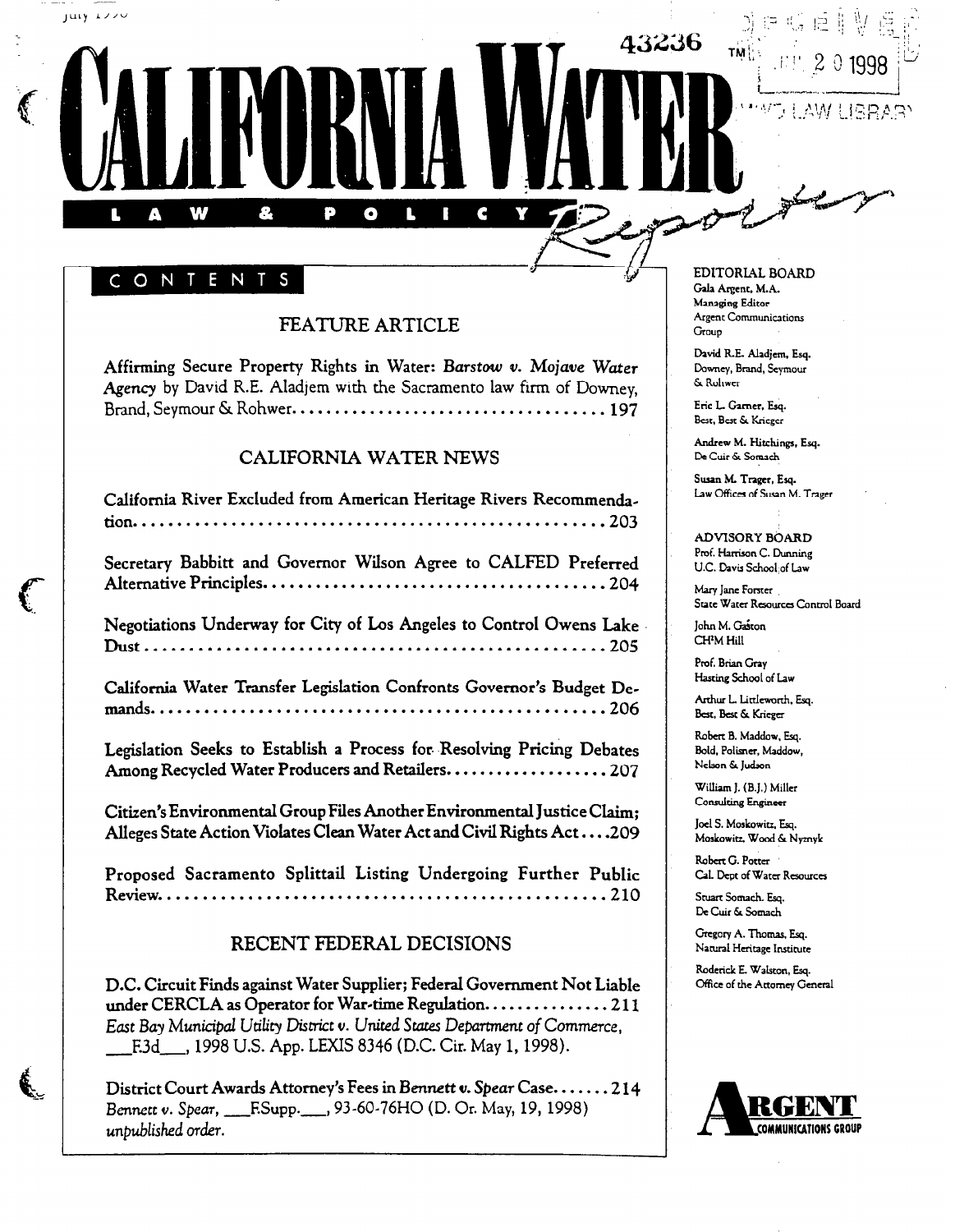## **FEATURE ARTICLE**

## AFFIRMING SECURE PROPERTY RIGHTS IN WATER: BARSTOW V. MOJAVE WATER AGENCY

By David R.E. Aladjem

The prevailing wisdom-at least in certain portions of the California water community-has been that secure property rights in water are a thing of the past. This view is best articulated in Imperial Irrigation District v. State Water Resources Control Board, 225 Cal.App.3d 548, 573 (1990), where the court stated:

All things must end, even in the field of water law. It is time to recognize that this law is in flux and that its evolution has passed beyond traditional concepts of vested and immutable rights.  $\dots$  [T]he concept that water use entitlements are clearly and permanently defined and are neutral and rule-driven is a pretense to be discarded. It is a fundamental truth. . . that everything is in the process of changing or becoming in water law (internal quotation marks and brackets omitted).

 $U_n$  is view of water rights, property rights, property rights, property rights in  $\mathcal{U}_n$ UNUEL UNS VICW OF WATER LIBRERS, Property rights water are mere instruments of convenience, to be pensation whenever necessary. Courts must:

recognize this evolutionary process, and urge recognize uns evolutionaly process, and urge reception and recognition of same upon those whose work in the practical administration of water distribution makes such change under-<br>standably difficult to accept.

The Fourth District Court of Appeal's recent decision in Barstow v. Mojave Water Agency,

Cal.App.4th\_\_\_, 98 Daily Journal D.A.R. 5717 (June 3, 1998), in marked contrast to the counsel of Imperial Irrigation District, strongly affirms the primacy of secure property rights to water resources in California. The Barstow decision-in a lengthy and detailed analysis of the last quarter-century of California water rights law-demonstrates that the Imperial Irrigation District court's view of water rights is unsup ported by any other California appellate decision

Because of this analysis, Barstow, if upheld on  $\frac{1}{2}$  review of the and  $\frac{1}{2}$  major  $\frac{1}{2}$  masses on  $\frac{1}{2}$  masses on  $\frac{1}{2}$  $\frac{1}{2}$  in the  $\frac{1}{2}$  contact a major impact on Canon water rights law. In particular, Barstow will have a major impact on the Bay-Delta water rights hearings that are scheduled to begin this July before the State Water Resources Control Board. Barstow directly calls into question whether Flow Alternative 5-the so-called "share the pain" flow alternative-is beyond the authority granted to the State Water Resources Control Board because it ignores the water rights priority system and the protections accorded to areas<br>of origin.

#### The Physical Solution and the Thysical Solution a In 1990, the City of Barstow and Southern Califor-

In 1990, the City of Barstow and Southern California Water Company filed an action that alleged that the activities of certain upstream water purveyors were having an adverse impact on the water supply available to serve the residents of Barstow. During the next year one of the defendants, Mojave Water Agency, commenced an adjudication of all rights to water in the Mojave River watershed. Because water



 $\bigodot$ 

.

The opinions expressed in attributed articles in California Water Law & Policy Reporter belong solely to the contributors and do not necessarily represent the opinions of Argent Communications Group or the editors of California Water Law & Policy Reporter.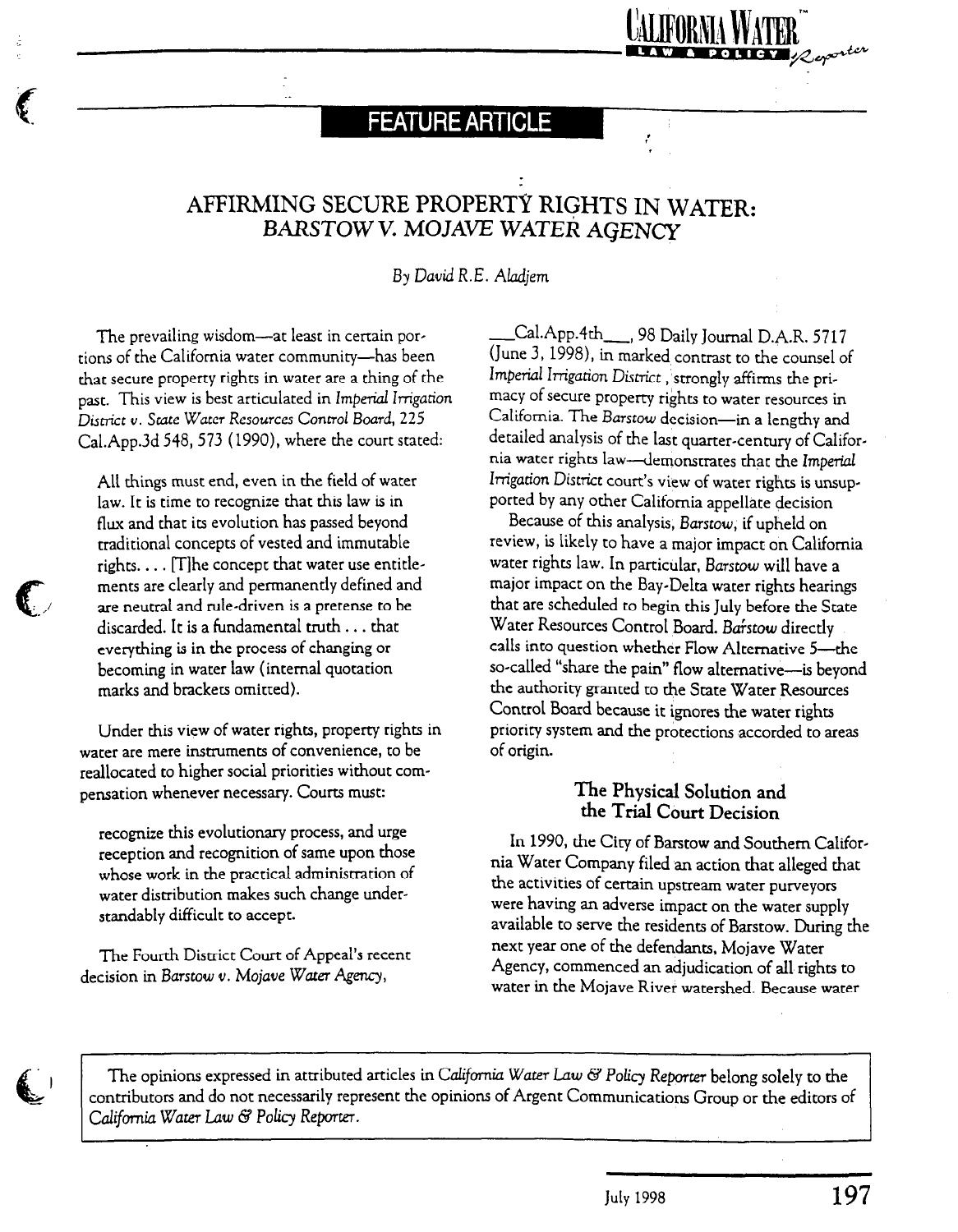# EIFHKNIA YYATEK

users in the Mojave River watershed claim almost every type of water right known under California law, the major parties quickly decided that the most sensible course would be to attempt to develop a physical solution that would avoid the need for protracted (and costly) litigation.

.-

The physical solution developed by the parties expressly attempted to avoid the very difficult issues that could arise by attempting to determine the quantity of water that each party to the litigation might be enabled to obtain under traditional California water rights law. In particular, the parties did not attempt to comply with the general principle that the holders of overlying rights to groundwater have rights that are prior to the rights of appropriative users of groundwater. (See, e.g., Hi-Desert County Water District v. Blue Skies Country Club, Inc., 23 Cal.App. 4th 1723, 1730-31 (1994) quoting Pasadena v. Alhambra, 33 Cal.2d 908, 926 (1949). Instead, the decision of the drafters of the settlement agreement was "that there would not be a priority system other than an equal priority system." (Barstow, 98 Daily Journal D.A.R. at 5719). In the end, the parties developed a physical solution that does not limit the quantity of groundwater that a given water user may pump but does require parties that pump more than a  $s_{\text{c}}$  is the importance of the importance of  $s_{\text{c}}$ spectrica amount to pay for

As with any complicated dispute, several of the parties refused co sign the proposed settlement parties released to sign are proposed securities. agreement and procedure to that Their a before the die coult determined that the constitutional man date of reasonable and beneficial use fedication in article X, section 2] dictates an equitable apportionment of all rights when a water basin is in overdraft."  $Id.$  at 5718). Based on this ruling, the trial court found that the proposed physical solution "was fair and equitable to nonstipulating farmers." (Id.) These farmers appealed, posing the question of whether the trial court "could disregard overlying water rights in order to 'equitably apportion' water rights to all producers in an overdrafted water basin." (Id. at 5719).

## $T_{\rm max}$  comes of  $A_{\rm max}$  decision addresses the claims

The Court of Appeal's decision addresses the claim that the trial court had authority to equitably apportion the waters of the Mojave River system in two steps. First, the court addresses the contention of

respondents Mojave Water Agency (which represented all of the parties to the settlement agreement), City of Barstow, and Southern California Water Company that California courts have consistently approved the use of equitable apportionment in cases involving the rights to water in overdrafted groundwater basins. Second, the court addresses the respondents' larger contention' that article X, section 2 of the California Constitution permits a trial court to disregard existing water rights in reaching an equitable allocation of water.

f  $-$ 

### Equitable Apportionment and Footnote 61

Respondents based their theory of an equitable apportionment on two of the seminal California Supreme Court cases on groundwater rights: Pasadena  $v$ . Alhambra, 33 Cal.2d 908 (1949) and Los Angeles v. San Fernando, 14 Cal.3d 199 (1975).

The Court of Appeal's opinion quickly disposes of respondents' claim that the Pasadena decision in some way supports the notion of equitable apportionment.  $T_{\text{t}}$   $\sigma$   $\epsilon$   $\epsilon$   $\epsilon$   $\epsilon$  and  $\epsilon$  that  $T_{\text{t}}$  appointment the source repeat notes that I assure the racines that: "when there was no surplus water, the riparian and overlying rights would prevail [over those of an appropriator] unless the appropriator had acquired prescriptive rights." (Barstow, 98 Daily Journal D.A.R. at 5721). The Court of Appeal's opinion suggests - but does not state - that this recognition of the prior rights of overlying landowners would preclude an equitable apportionment that did not recognize those prior rights. The Court of Appeal then finds that Pasadena is irrelevant to respondents' claim because neither respondents or the trial court relied "on the doctrine of prescriptive rights to claim priority." Without the claim of prescriptive rights, Pasadena simply does not apply.

Having disposed of Pasadena, the Court of Appeal turned its attention to San Fernando, and in particular, to footnote 61 of that opinion. Respondents pointed out that, in San Fernando, the California Supreme Court had been urged to approve a mutual prescription theory along the lines of the theory it had used in Pasadena. The Supreme Court refused that invitation and instead pointed out that the mechanical application of the five year prescriptive period would not "necessarily result in the most equitable apportionment of water according to need. A true equitable apportionment would take into account many more factors." (Id. at 5722, quoting San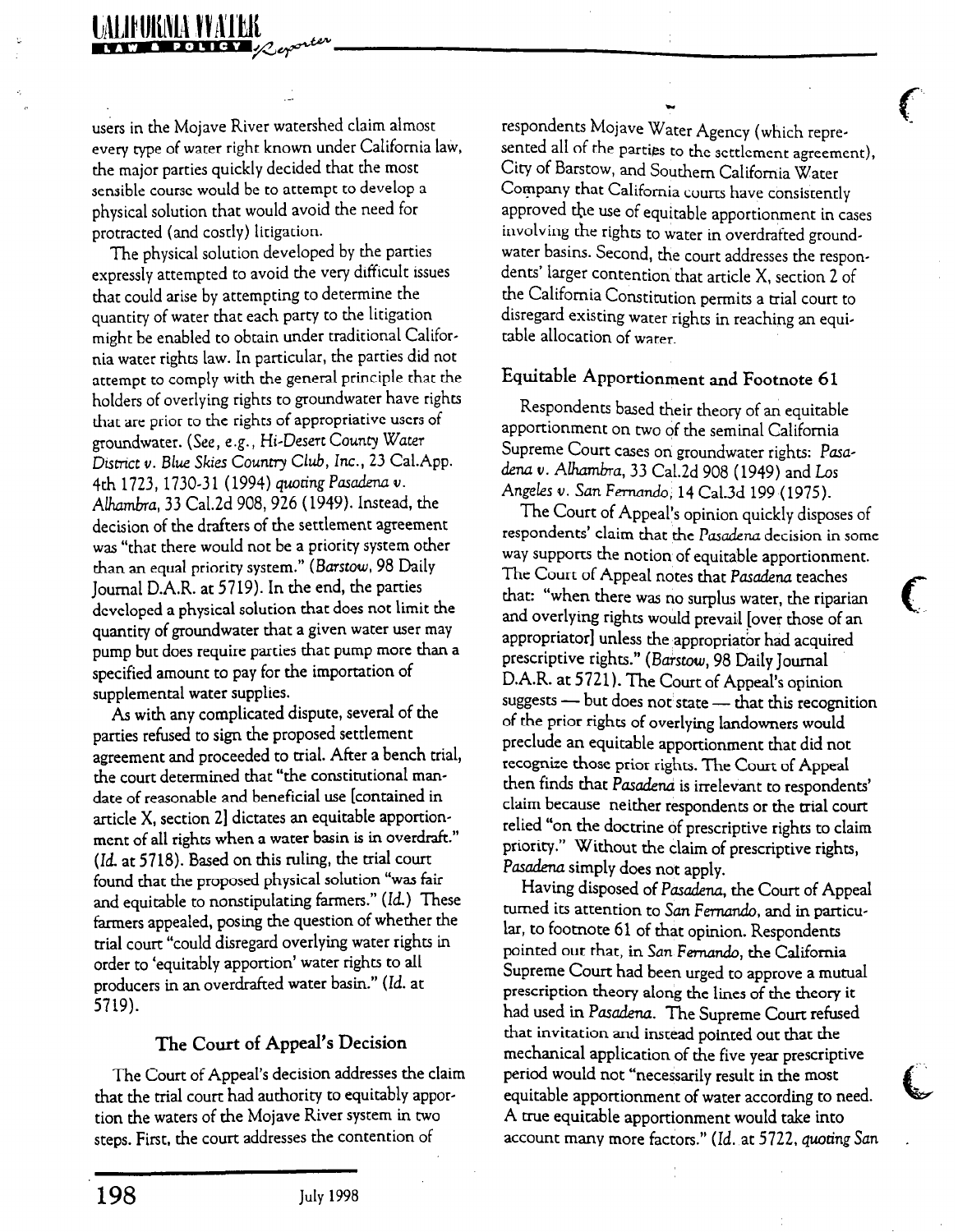

Fernando, 14 Cal.3d at 265). In footnote 61, which follows that sentence, the Supreme Court used the U.S. Supreme Court's decision in Nebraska v. Wyoming, 325 U.S. 589 (1945), to illustrate the appropriate use of equitable apportionment. Quoting the U.S. Supreme Court, the California Supreme Court stated that "if an allocation between appropriation States is to be just and equitable, strict adherence to the priority rule may not be possible." (Barstow, 98 Daily Journal D.A.R. at 5722, quoting San Fernando, 14 Cal.3d at 265-66, fn.61, quoting Nebraska, 325 U.S. at 618). The U.S. Supreme Court continued: "Apportionment calls for the exercise of an informed judgment on a consideration of many factors. Priority of appropriation is the guiding principle." (Nebraska  $v$ . Wyoming, 325 U.S. at 618). Nonetheless, the U.S. Supreme Court recognized that other factors must be taken into account in developing an equitable apportionment. (Id.) Respondents contended that this language in footnote 61 of San Fernando "has been consistently interpreted as approval by the California Supreme Court of the use of equitable apportionment as a basis to allocate water among users in an overdraft basin." (Barstow, 98 Daily Journal D.A.R. at 5722).

The Court of Appeals, however, disagreed, stating point blank that "the subsequent cases cited by respondents do not support the argument." (Id. at 5723). To support this statement, the Court of Appeal carefully considered the reasoning of the cases respondents contended supported their position: Hi-Desert County Water District v. Blue Skies Country Club, Inc., 23 Cal.App.4th 1723 (1994) and Wright  $v$ . Goleta Water District, 174 Cal.App.3d 74 (1985).

f-

t-

Barstow rejects respondents' claim that Hi-Desert supports an equitable apportionment without regard for pre-existing rights. Hi-Desert invokes Sun Fernando for two different principles, neither of which supported the respondents' interpretation of San Fernando. First, Hi-Desert notes that San Fernando clarified that overlying users in an overdrafted basin retained their overlying rights by continuing to pump groundwater rather than acquiring new prescriptive rights. (Barstow, 98 Daily Journal D.A.R. at 5723). In other words, "overlying users retain priority but lose amounts not pumped." (Id. quoting Hi-Desert, 23 Cal.App.4th at 1731-32). Relying on this holding from San Fernando, the Hi-Desert court found that a court order that interpreted a stipulated judgment so

as to ignore the priority of overlying rights repre-<br>conted "an increas sented "an improper redefinition of the rights of the parties." (Hi-Desert, 23 Cal.App.4th at 1733). Without an explicit statement, Barstow clearly implies that this use of San Fernando by the Hi-Desert court is inconsistent with respondents' theory of equitable apportionment. Second, Hi-Desert recites that San Fernando rejected the mechanical application of the doctrine of mutual prescription "because it does not necessarily result in the most equitable apportionment of water according to need." (Id. quoting Hi-Desert, 23 Cal.App.4th at 1734, internal quotation marks omitted). In interpreting the foomote accompanying that sentence, respondents contended that imposing proportionate reductions in pumping "is the preferred method of protecting a basin in overdraft." (Id.) Barstow rejects this claim, pointing out that the case cited in the footnote was succeeded by San Fernando, which would require the use of many more factors as a part of an equitable apportionment. (Id.) In this very brief treatment, the, Barstow court finds it unnecessary to point out that, contrary to respondents' contentions, nothing in Hi-Desert suggests that the Hi- Desert court interpreted San Fernando as permitting an equitable apportionm'ent without regard to prior rights. (See Hi-Desert, 23 Cal.App.4th at 1734). For these reasons, Barstow concludes that Hi-Desert:

does not support respondents' assertion, as neither the Supreme Court nor this court has endorsed a pure equitable apportionment which disregards the existing rights of overlying owners.

(Barstow, 98 Daily Journal D.A.R. at 5723).

Wright involved a groundwater adjudication with both overlying users and appropriators where the main question was whether a court could subordinate . unexercised overlying rights to appropriative rights to groundwater under the authority of In re Waters of Long Valley Creek Srream System, 25 Cal.3d 339 (1979). Respondents had urged that the Barstow court follow guidelines in Wright that suggested that the trial court, on remand, take evidence needed to "arrive at an equitable solution." (Barstow, 98 Daily Journal D.A.R. at 5724). Barstow points out that these instructions were dicta and so did not represent any part of the decision of the Wright court. Barstow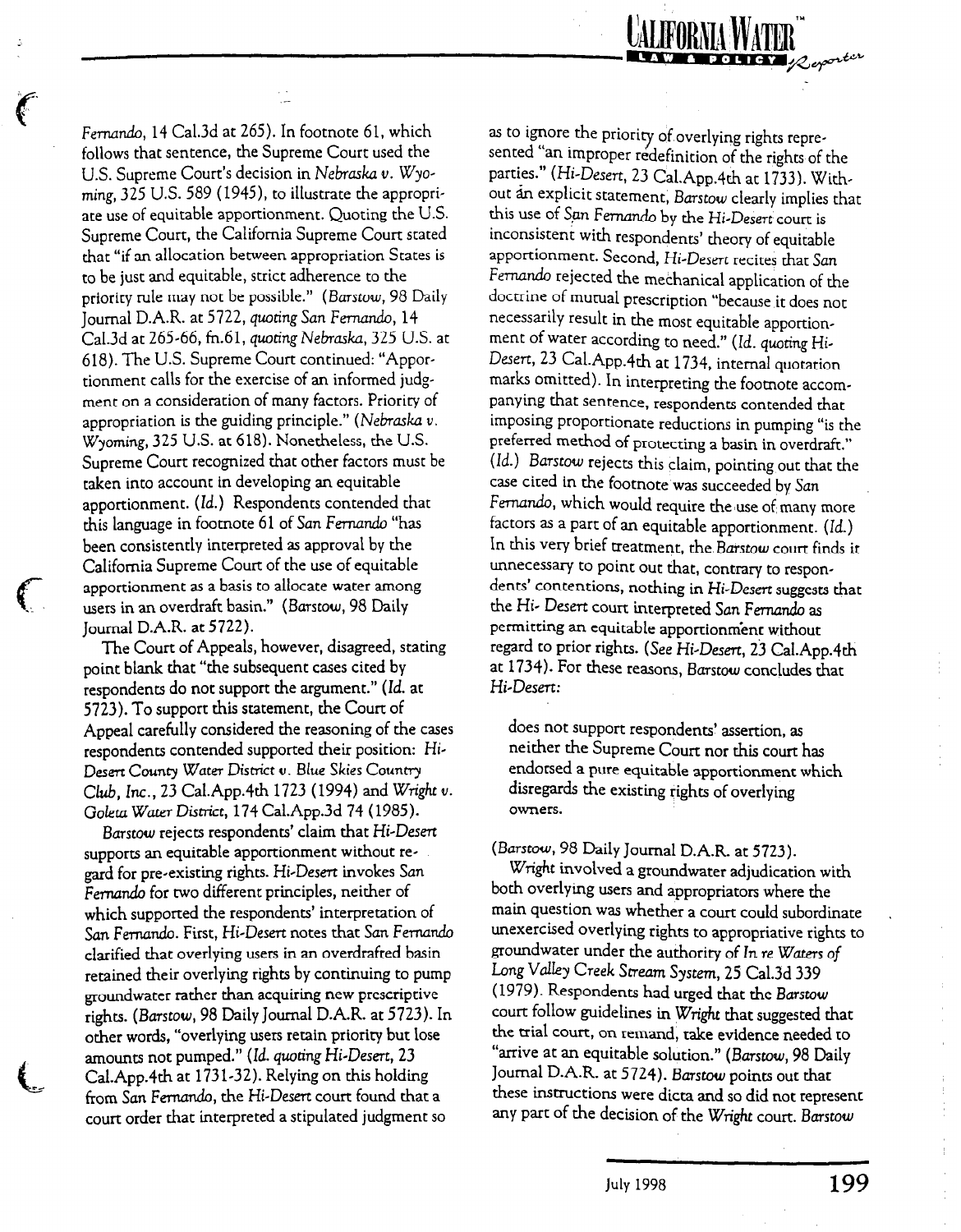also pointed out that the holding of the Wright court directed the trial court to consider the dispute in terms of the principles articulated in Tulare Irrigation District v. Lindsay-Strathmore Irrigation District, 3 Cal.Zd 489,524-26 (1935), which preserve the priority of prospective riparian uses over appropriative rights. In light of that decision, Barsrow opined that "the law is clear that equitable principles underlying physical solutions do not sanction disregard of existing overlying rights." (Barstow, 98 Daily Journal D.A.R. at 5724). The Wright court "does not read the City of San Fernando case as sanctioning an equitable apportionment without consideration of existing water rights. Nor do we." (Id. at 5725).

#### Equitable Apportionment and Article X, Section 2

Having considered the two cazes relied upon by respondents in favor of equitable apportionment without regard to prior rights, the Barstow court then commenced a review of a number of other recent decisions to determine whether article X, section 2 of the California Constitution would sanction such an equitable apportionment.

The Barstow court began its survey of recent California water rights decisions with Long Valley. The Barsrow court noted that the California Supreme Court interpreted article X, section 2 as authorizing the State Water Resources Control Board to make "determinations as to the scope, nature and priority of the right that it deems reasonably necessary to the promotion of the state's interest in fostering the most reasonable and beneficial use of its scarce water resources." (Barstow, 98 Daily Journal D.A.R. at 5724-25). Relying on Justice Richardson's concurring and dissenting opinion, Barstow implies that this interpretation of article X, section 2, which is consistent with the decision in Tulare Irrigation District. does not permit the extinguishment of prior rights (or, presumably, an equitable apportionment that ignores such rights). Instead, relying on Long Valley's discussion of Gin S. Chow v. Santa Barbara, 217 Cal. 673, 700 (1933), Barstow finds that the purpose of article X, section 2 is to prevent "water waste without interference with the beneficial uses to which such waters may be put by the owners of water rights, including riparian owners." (Barstow, 98 Daily Journal D.A.R. at 5725, internal quotation marks

omitted). This formulation does not permit an equitable apportionment that would disregard existing rights.

 $\mathbf{f}$ 

The Barsrow court then turns its attention to another adjudication of groundwater rights in an overdrafted basin in considering Tehachapi-Cummings County Water District v. Armstrong, 49 Cal.App.3d 992 (1975). In Tehachapi-Cummings, all rights were overlying in nature but the trial court applied Pasadena's mutual prescription doctrine "to quantify the water rights of the parties on the basis of past use rather than current reasonable and beneficial need." (Id. at 1000). The Barstow court found that there was no need to invoke the equitable apportionment doctrine in Tehachapi-Cummings; instead, the rights of overlying landowners were "correlative and equal to each other. [Citation]. The same principles should have governed the adjudication here." (Barstow, 98 Daily Journal D.A.R. at 5725).

Finally, Barstow turns its attention to its bête noire: Imperial Irrigation District v. State Water Resources Control Board, 225 Cal.App.3d 548 (1990), which was decided by another panel of the same Court of Appeal. Barstow notes that respondents cite "Imperial [Irrigation District] for its unusual addendum to the opinion which states that water law is in flux and 'its evolution has passed beyond traditional concepts of vested and immutable rights.' The addendum also refers to 'an evolving process of governmental redefinition of water rights."' (Barstow, 98 Daily Journal D.A.R. at 5725, citations omitted). Relying on Long Valley's discussion of the pernicious effects of uncertainty of water rights (Long Valley, 25 Cal.3d at 355-357), the Barstow panel bluntly responded to these claims, stating: "We disagree [with the conclusions of ImperiaI Irrigation District], for such statements only create the uncertainty which our Supreme Court has cautioned us against." (Id.) Barstow also reacts to respondents' claim that Imperial Irrigation District accurately summarized the changes to California water law created by article X, section 2. Barstow notes that "the constitutional provision has not substantively changed since 1928, and we find the more comprehensive statement of the purpose of the 1928 amendment in In re Waters of Long Valley Creek Stream System to be dispositive. . . . Thus, to the extent that respondents argue that the constitutional provision allowed the trial court to disregard existing rights, they go too far." (Id., citation omit-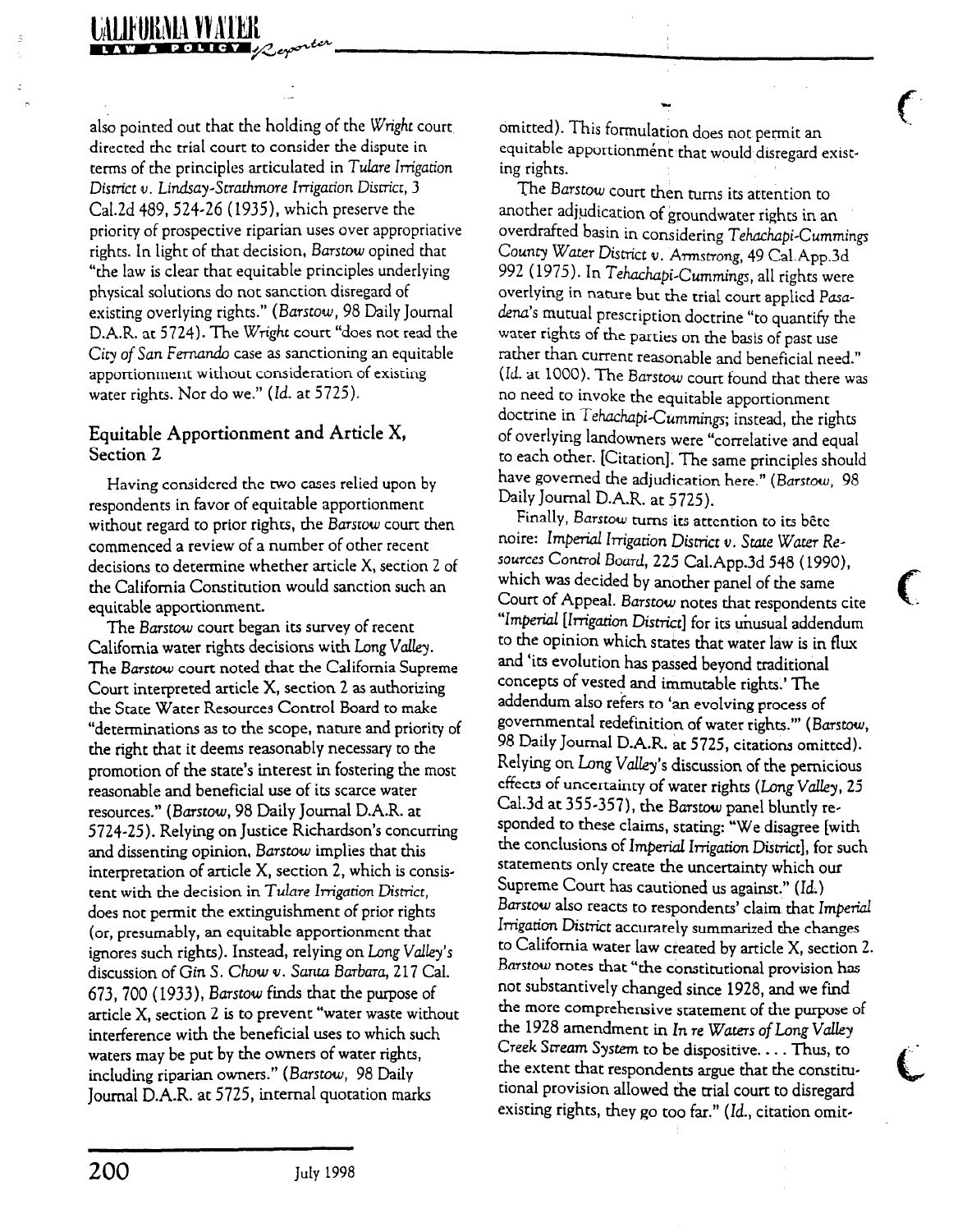

ted). (In light of the strong disagreement with the Imperial Irrigation District addendum expressed by the Barstow court, it appears that the addendum has, de facto, been overruled).

Having reviewed these (and other) cases, Barstow concludes:

neither the cases cited by respondents nor any other appellate decision following City of Los Angeles v. City of San Fernando support respondents' contention that foomote 61 of that opinion has been consistently interpreted as approval by the California Supreme Court of the use of equitable apportionment as a basis to allocate water among users in an overdraft basin. To the contrary, as set forth above, we find that neither the foomote nor article X, section 2, of the California Constitution has been interpreted to allow the trial court to disregard existing water rights in order to fashion an allegedly equitable solution based on prior usage rather than current beneficial use.

(Barstow, 98 Daily Journal D.A.R. at 5726). One can almost sense the panel of the Court of Appeal saying to respondents and its colleagues who wrote Imperial Irrigation District: "So there!"

#### The Implications of Barstow for the Bay-Delta Proceedings

 $\sim$  Court of Appealing in Barstow will be a set  $\sim$ have come or the manner in which the manner have a major impact on the manner in which the State Water Resources Control Board may allocate the responsibility for providing water to meet flows needed to preserve the Bay-Delta Estuary. As is wellknown, the State Board is poised to begin water right hearings that will determine which parties who divert water from the Sacramento-San Joaquin River Delta or upstream tributaries must reduce their diversions in order to meet the flow objectives established by the State Board in its 1995 Water Quality Control Plan for the Bay-Delta Estuary. The State Board is presently considering a number of potential alternatives. to meet these flow objectives. The major flow alter-<br>natives under consideration include:

• Requiring the state and federal export projects to continue to meet the standards (Flow Alternative 2),

 $\epsilon$  .

<sup>l</sup>Using the priority system to meet the standards (Flow Alternatives 3 and 4),

 $\bullet$ . Requiring all water users to reduce diversions to meet the standards (Flow Alternative 5), and

l Approving the San Joaquin River Agreement to satisfy the San Joaquin basin's portion of Delta outflow and so meet the standards (Flow Alternative 8).

Barstow teaches that Flow Alternative 8, which is the product of a settlement agreement among the state and federal export projects, their contractors, and the water users in the San Joaquin River watershed, will be upheld by the courts because it represents a global settlement of disputes on the San  $J_{\text{nonline}}$   $\mathbf{D}_{\text{nonline}}$   $\mathbf{C} = \mathbf{D} \times \mathbf{S} \times \mathbf{D} \times \mathbf{J} \times \mathbf{J}$  $D \wedge D = 5731$ 

D.A.R. at 5731).<br>More significantly, *Barstow* holds that article X, section 2 of the California Constitution does not permit the State Board "to disregard existing water rights in order to fashion an allegedly equitable solution." (Id. at 5726). The State of Australian developed by Equitable  $F = 41$ Flow Alternative 5 in order to respond to many parties' claim that the only fair and equitable way to allocate the burden of meeting the 1995 standards was to "share the pain" of the standards without regard to parties' prior rights to water. Indeed, many of these parties have contended that article X, section 2 requires the State Board to adopt some variant of Flow Alternative 5. Barstow holds that this type of "equitable" allocation of water in the context of a groundwater adjudication is forbidden; it is only a small step to move from the groundwater context involved in Barstow to the surface water context of the Bay-Delta proceedings and conclude that the type of equitable allocation of responsibility contemplated by Flow Alternative 5 is beyond the scope of the authority granted to the State Board. (See, e.g., Tulare Irrigation District v. Lindsay-Strathmore Irrigation District, 3 Cal.2d 489, 524-26 (1935) (article X, section 2 applies in similar ways to rights to both surface water and groundwater)).

In other words, contrary to the thoughts of many parties to the Bay-Delta proceedings, article X, section 2 of the California Constitution does not permit the State Board to reallocate water rights as part of an "allegedly equitable solution" to the

July 1998 201